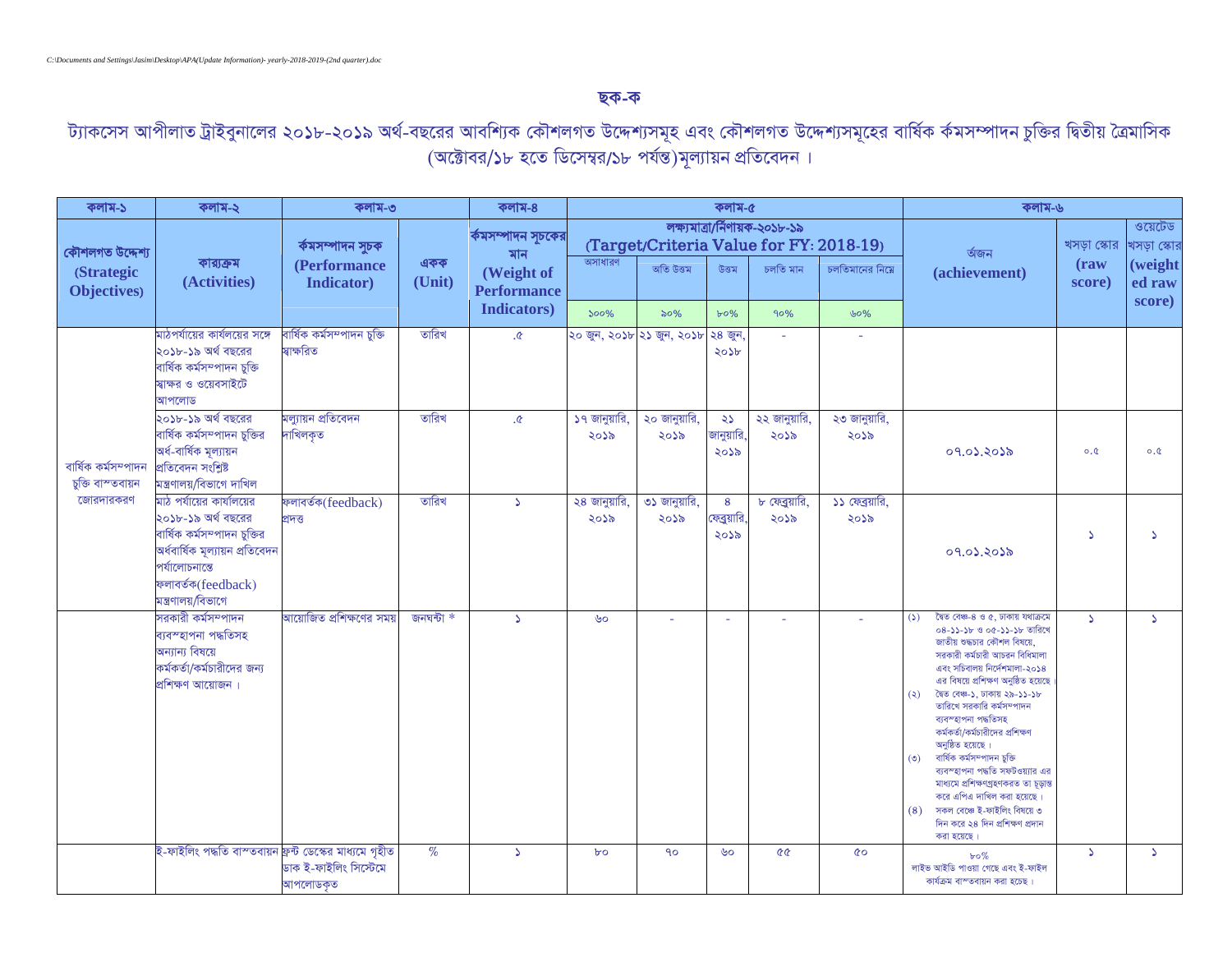|                                        |                                                                                                              | ই-ফাইলে নথি নিস্পত্তিকৃত                                                                              | $\%$   | $\Delta$      | $\infty$               | 8¢                      | 80                                                 | ৩৫                      | $\circ$                        | $50\%$                                                                                                                                                     | 5        | $\Delta$ |
|----------------------------------------|--------------------------------------------------------------------------------------------------------------|-------------------------------------------------------------------------------------------------------|--------|---------------|------------------------|-------------------------|----------------------------------------------------|-------------------------|--------------------------------|------------------------------------------------------------------------------------------------------------------------------------------------------------|----------|----------|
|                                        |                                                                                                              | ই-ফাইলে পত্ৰ জারীকৃত                                                                                  | %      | $\Delta$      | 80                     | ৩৫                      | $\circ$                                            | ২৫                      | ২০                             | $b\%$                                                                                                                                                      | $\Delta$ | $\Delta$ |
|                                        | দপ্তর/সংস্ <mark>হা কৰ্তৃক অনলাইন ন্যূনতম একটি নতুন</mark><br>সেবা চালু করা                                  | ই-সার্ভিস চালুকৃত                                                                                     | তারিখ  | $\Delta$      | ১০ জানুয়ারি,<br>২০১৯  | ২৪ জানুয়ারি,<br>২০১৯   | ২৮<br>জানুয়ারি,<br>২০১৯                           |                         | ৩১ মাৰ্চ, ২০১৯ ৩০ এপ্ৰিল, ২০১৯ |                                                                                                                                                            |          |          |
|                                        | দপ্তর/সংস্হা ও অধীনস্ত<br>কার্যালয়সমূহের উদ্ভাবনী<br>উদ্যোগ ও ক্ষুদ্ৰ উন্নয়ন<br>প্ৰকল্প $(SIP)$ বাস্তবায়ন | উদ্ভাবনী উদ্যোগ ও ক্ষুদ্র<br>উন্নয়ন প্রকল্প SIP সমূহের<br>হালনাগাদকৃত ডাটাবেজ<br>ওয়েবসাইটে প্ৰকাশিত | তারিখ  | $\Delta$      | ৩ ফেব্রুয়ারি,<br>২০১৯ | ১১ ফেব্রুয়ারি,<br>২০১৯ | $\delta b$<br>.<br>মেব্রুয়ারি,<br>২০১৯            | ২৫ ফেব্রুয়ারি,<br>২০১৯ | ৪ মার্চ, ২০১৯                  |                                                                                                                                                            |          |          |
|                                        |                                                                                                              | ডাটাবেজ অনুযায়ী ন্যূনতম<br>দুটি নতুন উদ্ভাবনী<br>উদ্যোগ/ক্ষুদ্র উন্নয়ন প্রকল্প<br>চালুকৃত           | তারিখ  | $\Delta$      | ০৮ এপ্রিল,<br>২০১৯     | ২২ এপ্রিল,<br>২০১৯      | $\lambda$ মে,<br>২০১৯                              | ১৬ মে, ২০১৯             | ৩০ মে, ২০১৯                    | উদ্ভাবনী কমিটি কৰ্তৃক ওয়াইফাই<br>চালুকরনের সিদ্ধান্ত গ্রহণ করা<br>হয়েছে। এ বিষয়টি বাস্তবায়নের<br>জন্য একটি কমিটি গঠন করা<br>হয়েছে।                    |          |          |
|                                        | সিটিজেন্স চার্টার বাস্তবায়ন হালনাগাদকৃত সিটিজেন                                                             | চাৰ্টার অনুযায়ী প্রদত্ত সেবা                                                                         | $\%$   | $\Delta$      | $b^{\circ}$            | $90^{\circ}$            | $90^{\circ}$                                       | ৬০                      | $\mathbf{\Omega}$              |                                                                                                                                                            |          |          |
|                                        |                                                                                                              | সেবা গ্রহীতাদের মতামত<br>পরিবীক্ষণ ব্যবস্হা চালুকৃত                                                   | তারিখ  | 0.0           | ৩১ ডিসেম্বর,<br>২০১৮   | ১৫ জানুয়ারি,<br>২০১৯   | $\mathsf{P}$<br>ফেব্রুয়ারি,<br>২০১৯               | ১৭ ফেব্রুয়ারি,<br>২০১৯ | ২৮ ফেব্রুয়ারি,<br>২০১৯        |                                                                                                                                                            |          |          |
|                                        | অভিযোগ প্ৰতিকার ব্যবস্হা<br>বাস্তবায়ন                                                                       | নিৰ্দিষ্ট সময়ের মধ্যে<br>অভিযোগ নিস্পত্তিকৃত                                                         | $\%$   | 0.0           | 90                     | $90^{\circ}$            | ৬৫                                                 | ৬০                      | $\infty$                       | অভিযোগ নেই                                                                                                                                                 |          |          |
|                                        |                                                                                                              | পিআরএল শুরুর ২ মাস পূর্বে পিআরএল আদেশ জারীকৃত                                                         | $\%$   | $\Delta$      | 500                    | ৯০                      | $b^{\circ}$                                        | ÷.                      |                                | অনিস্পন্ন নেই                                                                                                                                              |          |          |
|                                        | সংশ্লিষ্ট কর্মচারীর পিআরএল<br>ও ছুটি নগদায়নপত্র জারি করা                                                    | ছুটি নগদায়নপত্ৰ জারীকৃত                                                                              | $\%$   | $\Delta$      | 500                    | ৯০                      | $b^{\circ}$                                        | ÷.                      |                                | অনিস্পন্ন নেই                                                                                                                                              |          |          |
|                                        | অডিট আপত্তি নিস্পত্তি<br>কার্যক্রমের উন্নয়ন                                                                 | ত্ৰিপক্ষীয় সভায় অডিট<br>আপত্তি নিস্পত্তির জন্য<br>সুপারিশকৃত                                        | $\%$   | $\Delta$      | ৬০                     | $\delta \Phi$           | $\mathbf{c}$                                       | 8 <sub>0</sub>          | 80                             | প্ৰযোজ্য নহে                                                                                                                                               |          |          |
|                                        |                                                                                                              | অডিট আপত্তি নিস্পত্তিকৃত                                                                              | %      | $\Delta$      | $\infty$               | 8 <sub>0</sub>          | 80                                                 | ৩৫                      | $\circ$                        |                                                                                                                                                            |          |          |
| আৰ্থিক ও সম্পদ<br>ব্যবস্হাপনার উন্নয়ন | ম্হাবর ও অস্হাবর সম্পত্তির স্হাবর সম্পত্তির তালিকা<br>হালনাগাদ তালিকা প্ৰস্তুত করা <mark>হালনাগাদকৃত</mark>  |                                                                                                       | তারিখ  | $\Delta$      | ৩ ফেব্রুয়ারি,<br>২০১৯ | ১১ ফেব্রুয়ারি,<br>২০১৯ | 5 <sub>b</sub><br><mark>ফব্র</mark> য়ারি,<br>২০১৯ | ২৫ ফেব্রুয়ারি<br>২০১৯  | ৪ মার্চ, ২০১৯                  | -<br>স্হাবর সম্পত্তি হালনাগাদ করনের জন্য<br>সকল বেঞ্চে ০৩-১২-১৮ তারিখে পত্র<br>দেয়া হয়েছে।                                                               |          |          |
|                                        |                                                                                                              | অস্হাবর সম্পত্তির তালিকা<br>হালনাগাদকৃত                                                               | তারিখ  | $\Delta$      | ৩ ফেব্রুয়ারি,<br>২০১৯ | ১১ ফেব্রুয়ারি,<br>২০১৯ | $\delta b$<br>ফেব্রুয়ারি,<br>২০১৯                 | ২৫ ফেব্রুয়ারি,<br>২০১৯ | ৪ মার্চ, ২০১৯                  | অস্হাবর সম্পত্তি হালনাগাদ করনের<br>জন্য সকল বেঞ্চে ০৩-১২-১৮ তারিখে<br>পত্র দেয়া হয়েছে।                                                                   |          |          |
|                                        | বাৰ্ষিক উন্নয়ন কৰ্মসূচী<br>বাস্তবায়ন                                                                       | বাৰ্ষিক উন্নয়ন কৰ্মসূচী<br>বাস্তবায়িত                                                               | %      | $\mathcal{L}$ | 500                    | ৯৫                      | ৯০                                                 | ৮৫                      | $b^{\circ}$                    | অত্ৰ ট্ৰাইবুনাল শুধুমাত্ৰ আয়কর<br>মামলা নিস্পত্তি করে থাকে । এক্ষেত্রে<br>$\mathsf{0.0\%}$ বাস্তবায়িত হচেছ।                                              |          |          |
|                                        | অব্যবহৃত/অকেজো যানবাহন নিস্পত্তিকৃত<br>বিদ্যমান নীতিমাা অনুযায়ী<br>নিস্পত্তিকরণ                             |                                                                                                       | তারিখ  | $\Delta$      | $b^{\circ}$            | 90                      | $90^{\circ}$                                       | ৬০                      | $\mathbf{\Omega}$              | অনিস্পন্ন নেই                                                                                                                                              |          |          |
|                                        | বকেয়া বিদ্যুৎ বিল পরিশোধ                                                                                    | বিদ্যুৎ বিল পরিশোধিত                                                                                  | $\%$   | $\Delta$      | 500                    | ৯৫                      | ৯০                                                 | bQ                      | $b^{\circ}$                    | বকেয়া বিদ্যুৎ বিল নেই                                                                                                                                     |          |          |
|                                        | শুন্য পদের বিপরীতে নিয়োগ  নিয়োগ প্রদানকৃত<br>প্ৰদান                                                        |                                                                                                       | সংখ্যা | $\Delta$      | $b^{\circ}$            | $90^{\circ}$            | ৬০                                                 | <b>CO</b>               | 80                             | (১) ৪টি ঝাডুদার পদে আউট সোর্সিং<br>পদ্ধতিতে লোক নিযোগের কার্যক্রম<br>চলমান আছে। (২) একটি গাড়ীচালক<br>পদে লোক নিয়োগের নিমিত্তে ছাড়পত্র<br>চাওয়া হয়েছে। |          |          |

*C:\Documents and Settings\Jasim\Desktop\APA(Update Information)- yearly-2018-2019-(2nd quarter).doc*